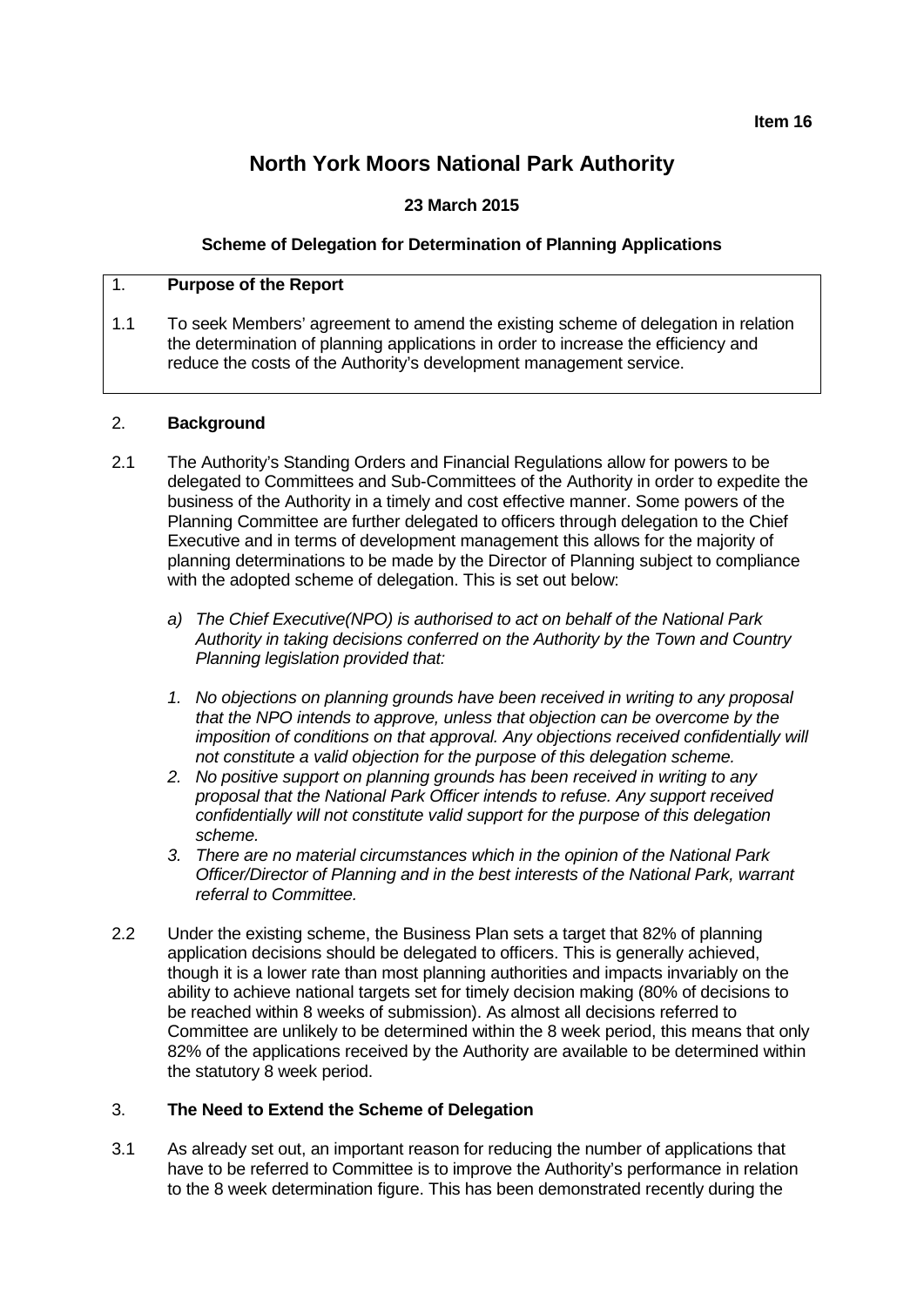determination of applications which were delegated to officers relating to the pilot broad band scheme in the Esk Valley and the Mobile Phone Infrastructure Project which are both time dependent projects linked to additional public funding and where decisions were required within an 8 week period. This is not only important for providing a good quality service but also reduces the risk to the Authority of failing to meet government targets and becoming a 'standards authority'. In such cases, developers are able to submit applications directly to the Planning Inspectorate for decision, though the administration and cost is still met by the local planning authority. The government's 'planning guarantee' also allows an applicant to reclaim the application fee if a decision is not made within six months and therefore timeliness in decision making is also important for financial reasons.

- 3.2 As members will be aware, the need to increase income and reduce costs is vital to enable the Authority to continue to carry out its functions effectively as both a National Park Authority and Local Planning Authority. Significant increases have been made to income targets in the forthcoming financial year, primarily from extending preapplication advice charges and staff costs have been reduced across the Planning Team, particularly in the Policy Section which has been reduced to 1.8fte following the loss of a senior planning officer post and the Forward Planning Manager towards the end of last year. In development management, one of the Team Leader posts is now vacant, pending a review of workloads and greater certainty on the longer term financial position following the General Election. An interim arrangement has been put in place with the remaining team leader covering both areas and working an additional day a week. .
- 3.3 The cost analysis work undertaken during 2011/12 revealed that the cost of determining an application which was referred to Committee for decision was on average four times greater than a delegated decision. This is primarily because of the increased officer time spent on the determination which involves preparing committee reports, possible Member site visits, additional administrative costs and potential further committee referral following deferment. Although Committee Decisions are important in providing a wider 'Member' view on development proposals, it is considered that this 'added value' is best applied to more strategic and complex proposals rather than developments where the impact of the development is limited to immediate neighbours. A simple change to the existing scheme of delegation could achieve this objective.

#### 4 **Proposed Change to Scheme of Delegation**

4.1 The aim of the change is to reduce the number of cases being referred to Committee which have an impact limited to immediate neighbouring properties. This is in line with the government's changes to the planning system which have increased permitted development rights, enabling householders to undertake a wider range of developments within a residential curtilage and to reduce the 'micro-management' of development which is unlikely to impact on the wider public interest. It is therefore proposed that the existing scheme which requires proposals to be referred to Committee if only a single representation is received contrary to the officer recommendation is changed so that referral is required if more than three representations from separate and independent households or organisations are received. This threshold reflects a development impact that is likely have a wider effect on the streetscape or landscape rather than impacting only immediate neighbours. Such an amendment however, must also ensure that a single representation from a statutory consultee which differs from the proposed decision must also be referred to Committee. It must also ensure that it is still open to officers to refer a planning application to Members for committee determination if the circumstances make this